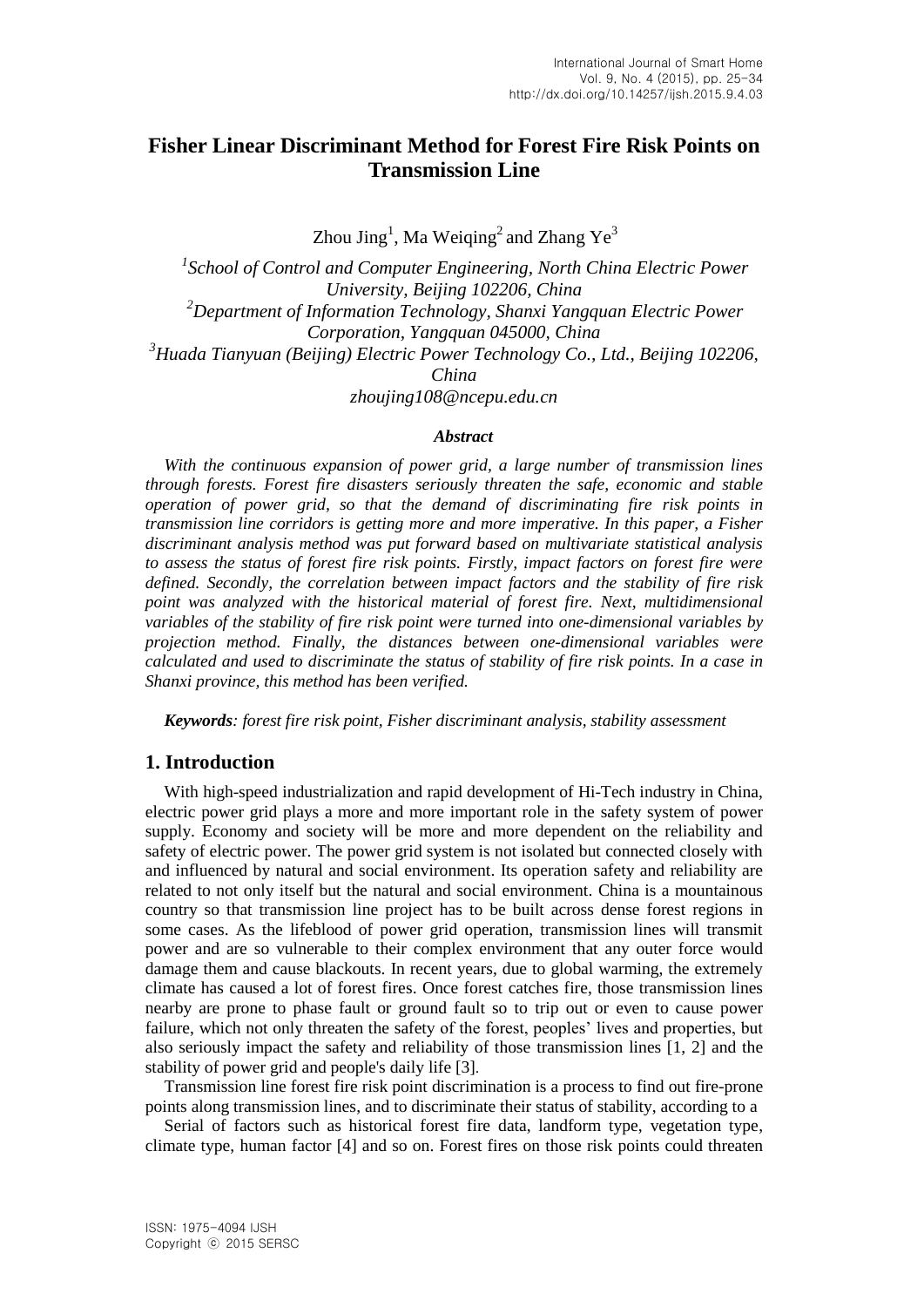the resources and the safety of power grid. Research on transmission line forest fire risk point discrimination is significant to avoid transmission line failures caused by forest fires, and to help for forest fire prevention and control.

In this paper, transmission lines across forests were picked out as research objects in Shanxi province. The possibility of forest fires and their impact on transmission lines have been analyzed. According to forest fire historical data, a Fisher discriminant function method based upon multivariate statistical analysis was proposed to evaluate the status of stability on forest fire risk points. This method has been verified in a practical case, and the result showed that this method is simple, low cost, easy to implement especially for a kind of public prediction and disaster prevention systems.

## **2. Analysis on Impact Factors for Forest Fire Disaster along Transmission Lines**

According to historical data, the occurrence and development of forest fire are related to factors of landform, vegetation type, climate, human activities and so on. The geographic and natural environment is complex in Shanxi province. There are mainly maintains and hills which account for 80% of total areas of Shanxi province with rich forest plant resources. Forest lands of 2962374 ha are divided into 8 big regions with various plant types such as scrubland, needle broadleaf mixed forest, coniferous forest, deciduous broad-leaved forest, subalpine thickets or subalpine meadow (Figure 1). Besides, the climate of Temperate Continental Monsoon usually causes forest fires frequently (Figure 2). According to statistics, 700 forest fires have occurred in Shanxi province in nearly three years, some of which have caused trip-outs on a 220kv or above transmission lines, and seriously impacted the safe, economic and stable operation of power grid.



**Figure 1. RS Imagine of Vegetation Distribution in Shanxi Province**



**Figure 2. Historical Forest Fires Distribution in Shanxi Province**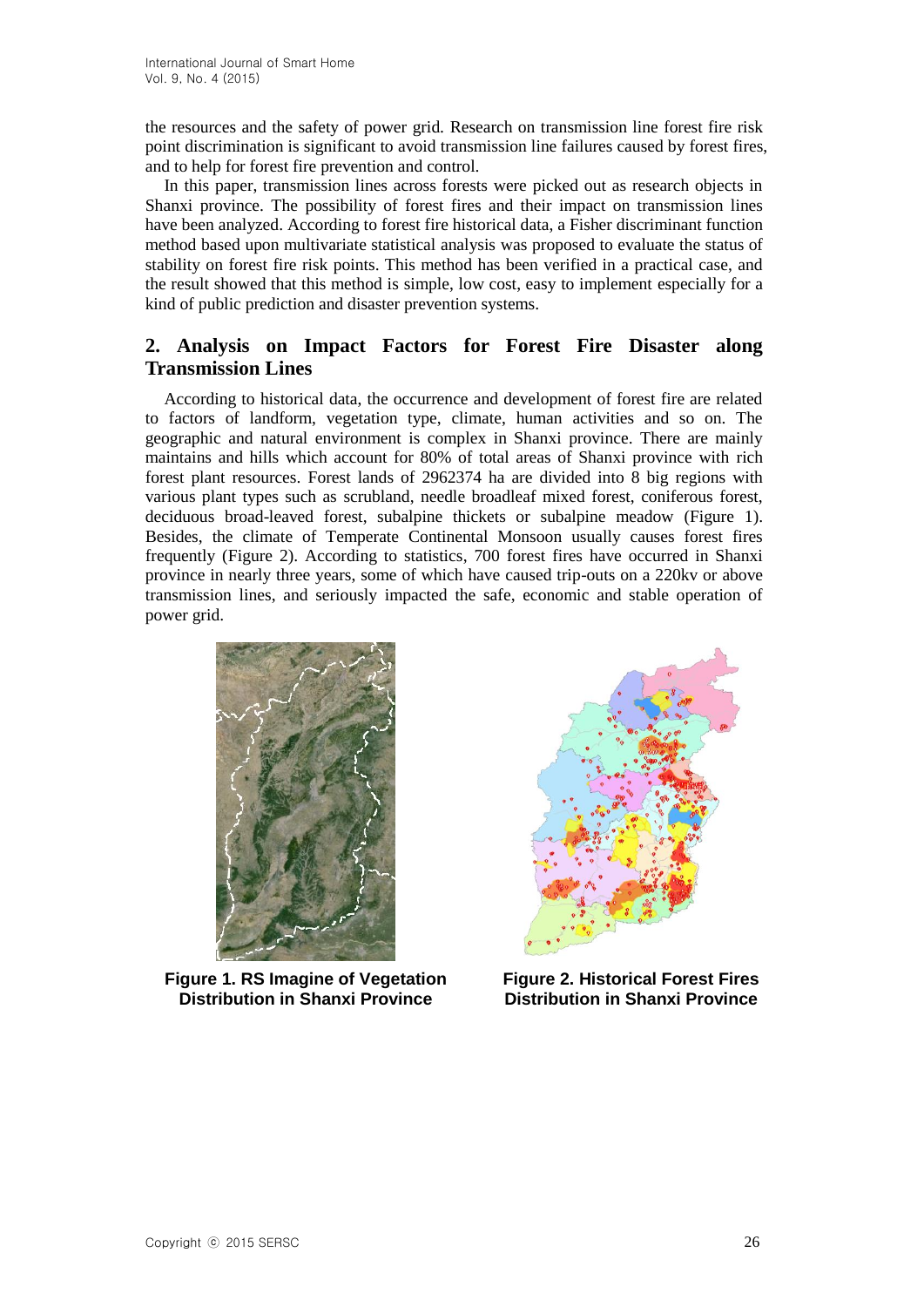Based on historical forest fires relevant materials in Shanxi province, impact factors and indicators for forest fire disaster on transmission lines have been picked out and showed in Figure 3, and a spatial model has been built.



**Figure 3. Impact Factors and Indicators for Forest Fire Disasters Of Transmission Lines**

After analysis on the characteristics of forest fire risk points in 8 **r**anges and according to the occurrence probability of forest fire, the status of stability of forest fire risk points were divided into three types as the stable, the under-stable and the unstable. Then three factors of landform type, vegetation type, and human factor in 8 ranges have been quantified after statistics (Table 1).

|                       | <b>Indicator value</b> |             |              |             |  |  |
|-----------------------|------------------------|-------------|--------------|-------------|--|--|
| <b>Impact factors</b> |                        |             |              |             |  |  |
| Landform type         | North-slope            | South-slope | <b>Steep</b> | Small slope |  |  |
|                       | High plant             | Dwarf plant |              |             |  |  |
| Vegetation type       | area                   | area        |              |             |  |  |
|                       | Fire                   | Locomotives | Wild         |             |  |  |
| Human factor type     | agriculture            | spray fire  | life fire    |             |  |  |

**Table 1. Impact Factors and Indicator Quantified Value**

In terms of component analysis on those factors, the contribution rate of individual factor to the variation of stability at forest fire risk points has been worked out (Table 2), which implies the correlation between the stability and each factor [5].

**Table 2. Contribution Rate of Factors to Variation on Stability**

| <b>Impact factor</b> | Contribution rate % | Total contribution rate % |
|----------------------|---------------------|---------------------------|
| Landform type        | 5.56                | 5.56                      |
| Vegetation type      | 6.32                | 10.78                     |
| Temperature          | 13.9                | 35.15                     |
| Humidity             | 14.21               | 37.14                     |
| Precipitation        | 14.98               | 40.03                     |
| Wind force           | 15.1                | 42.11                     |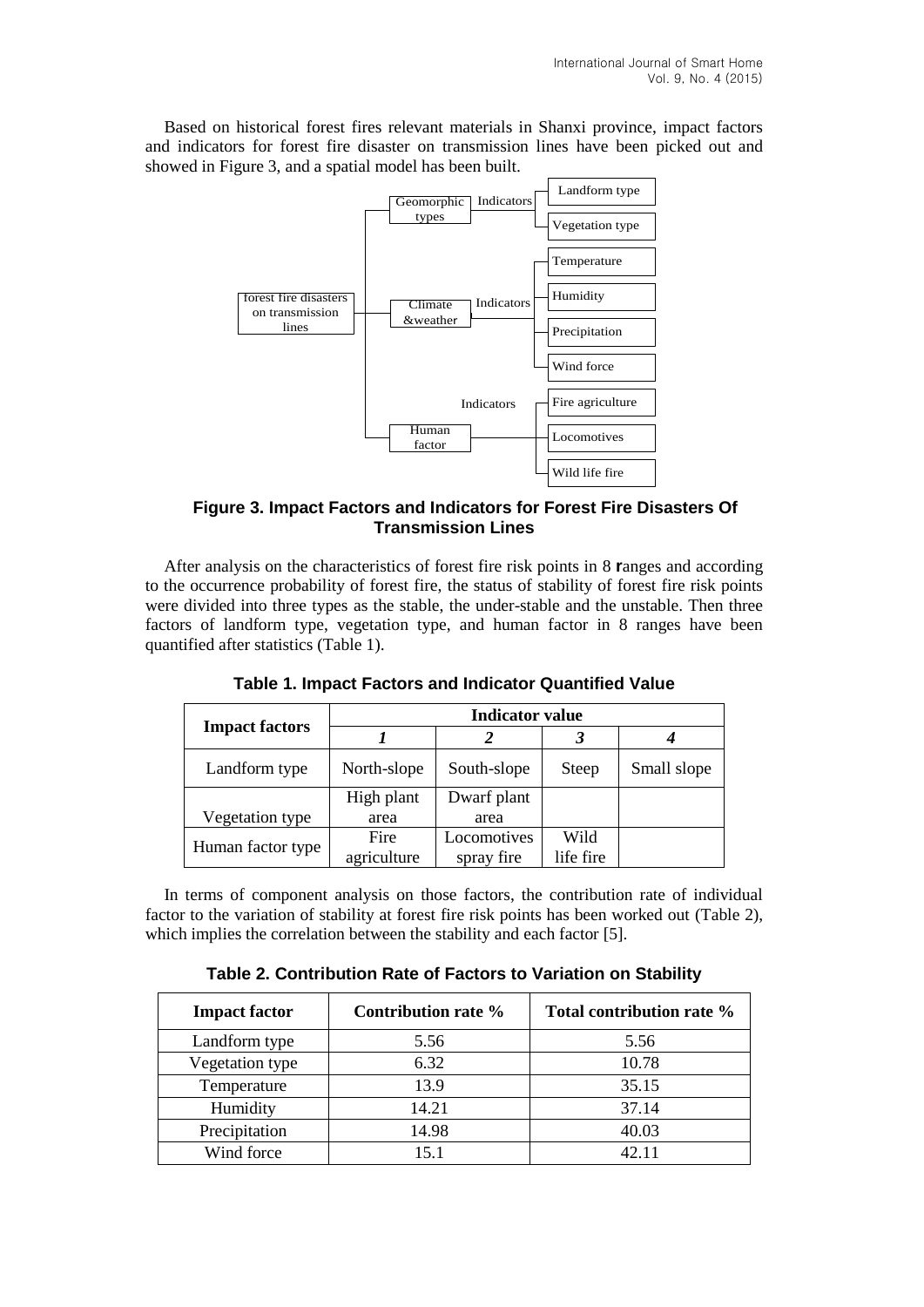| Human factor |                                                                                          |  |  |
|--------------|------------------------------------------------------------------------------------------|--|--|
|              | The results in Table 2 showed that the most significant impact on veristion of stability |  |  |

The results in Table 2 showed that the most significant impact on variation of stability was from human factor, the more ones are from meteorological indicators, and the less ones are from vegetation factor and landform factor.

How those factors impacted on forest fire risk points' status of stability of transmission lines has been analyzed as below.

#### **2.1 Impact by Landform Factor on the Stability of Fire Risk Points**

Only the stable and unstable forest fire risk points impacted by landform factor were analyzed here below.

The distribution of landform types is shown in Table 3. The stable risk points are about 40% in north-slope landform, 10% in south-slope landform, 40% in small slope landform, and around 10% in steep landform. However, for those unstable risk points, the proportion in north-slope landform reduced to about 15%, in small slope landform reduced to about 10%, instead in south-slope landform and in steep landform increased to about 40% and 35% respectively.

The above analysis shows that stable risk points always appear in north-slope and small slope landform, and conversely unstable risk points usually appear in south-slope and steep landform.

| Landform    | <b>Proportion</b> % |                        |  |  |
|-------------|---------------------|------------------------|--|--|
|             | Stable status       | <b>Unstable status</b> |  |  |
| North-slope | 40                  | 15                     |  |  |
| South-slope | 10                  |                        |  |  |
| Small slope | 40                  | 10                     |  |  |
| Steep       | 10                  | 35                     |  |  |
| Total       |                     |                        |  |  |

**Table 3. Distribution of Landform Types**

The distribution of Vegetation types is shown in Table 4. The stable risk points are about 70% in high plant area, and 30% in dwarf plant area. However, for the unstable risk points, the proportions are about 30% in high plant area and about 70% in dwarf plant area. These results show that high plant area is contributed to the stability on risk points, but dwarf plant area is not.

| <b>Table 4. Distribution of Vegetation Types</b> |  |
|--------------------------------------------------|--|
|--------------------------------------------------|--|

|                            | <b>Proportion</b><br>$\frac{0}{0}$ |                           |  |  |
|----------------------------|------------------------------------|---------------------------|--|--|
| <b>Vegetation</b><br>types | Stable status                      | <b>Unstable</b><br>status |  |  |
| High plant area            | 70                                 | 30                        |  |  |
| Dwarf plant area           | 30                                 | 70                        |  |  |
| Total                      |                                    |                           |  |  |

### **2.2 Meteorological Indicators' Impact on the Stability of Fire Risk Points**

Choosing temperature, humidity, precipitation and wind force as indicators [6-9], and taking Shanxi province as an example, the impact of meteorological factors on stability of fire risk points as shown in Table 5. The results show that temperature and wind force will weaken the stability of risk points, but higher humidity and more plentiful rainfall will enhance the stability of risk points.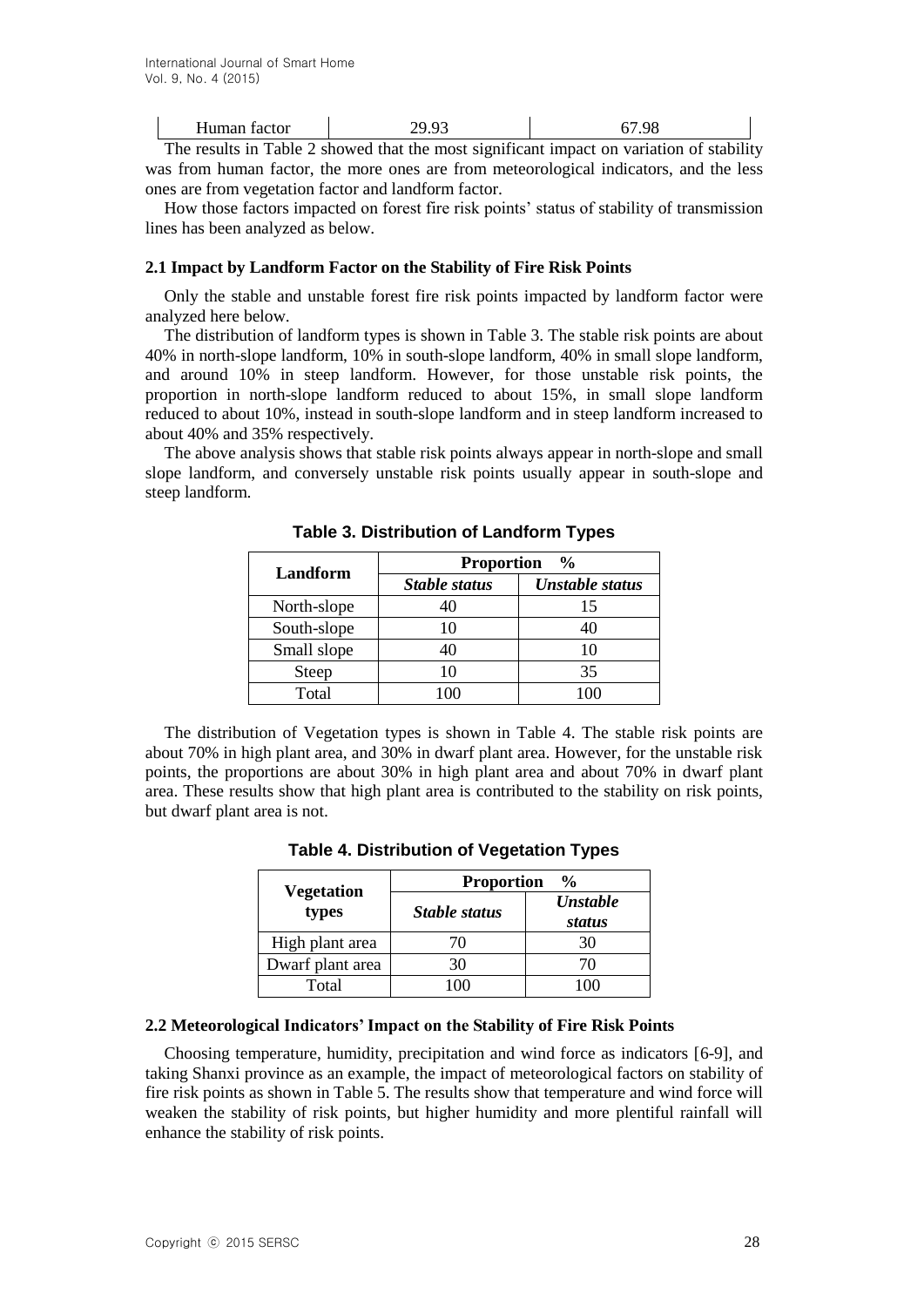| Average value | Temperature/ | <b>Humidity</b> | Precipitati | <b>Wind force</b> |  |
|---------------|--------------|-----------------|-------------|-------------------|--|
| of indicator  |              | $\frac{10}{6}$  | on/mm       | Level             |  |
| Stable        |              | >75             | >10         |                   |  |
| Under-stable  | $0-10$       | 55-75           | $5-10$      | 3-4               |  |
| Unstable      | >30          | 35              |             | >5                |  |

### **Table 5. Meteorological Indicators for Stability of Forest Fire Risk Points**

### **2.3 Human Factors' Impact on the Stability of Fire Risk Points**

The statistics of the human factors which impact on the stable and unstable status of fire risk points have been done (see Table 6) [10], and the results show that locomotives spray fire brings much less troubles to fire risk points, compared with factors of fire agriculture and wild life fire.

|                        | <b>Proportion</b><br>$\frac{6}{6}$ |                        |  |  |
|------------------------|------------------------------------|------------------------|--|--|
| <b>Human</b> factor    | <b>Stable status</b>               | <b>Unstable status</b> |  |  |
| Locomotives spray fire |                                    |                        |  |  |
| Fire agriculture       |                                    | 50                     |  |  |
| Wild life fire         |                                    |                        |  |  |
| Total                  |                                    |                        |  |  |

### **Table 6. Distribution of Human Factors**

## **3. Assessment Method for Transmission Lines' Forest Fire Risk Points**

The above analysis shows that many factors will influence the status of the fire risk points on transmission lines. M stands for the status of stability at fire risk points, which is the function of impact factors set,  $[X_1, X_2, ..., X_n]$ , and is expressed as below:

$$
M = f(X_1, X_2, ..., X_n)
$$
 (1)

To make the formula (1) practical, a Fisher discriminant method based upon multivariate statistical analysis was used to assess the status of stability of forest fire risk points. According to the principle of 'Similar projects produce similar results', this approach will make use of the engineering analogy method [11] to compare and analyze amount of historical forest fire data thereafter.

### **3.1 Fisher Linear Discriminant Analysis Model**

Discriminant analysis is a multivariate statistical analysis method to identify the category of the research objects according to their characteristic values. The basic principle is according to certain criterion, to establish discriminant function, to classify things.

According to fire risk points' status of stability, the general samples are classified into three sub-general samples of the stable, the under-stable, and the unstable respectively [12].  $M_i$  is the status of stability of forest fire risk points, which is a seven-dimensional feature matrix as expressed in formula (2).

$$
M_i = f(X_{i1}, X_{i2}, ..., X_{i7}),
$$
\n(2)

In the above formula,  $X_{i1}, X_{i2},..., X_{i7}$  are 7 indicators of landform, vegetation, temperature, humidity, precipitation, wind force and human factor. Then the stability status type of  $M_i$  would be discriminated and classified into the corresponding sub-general sample according to indicators of the impact factors.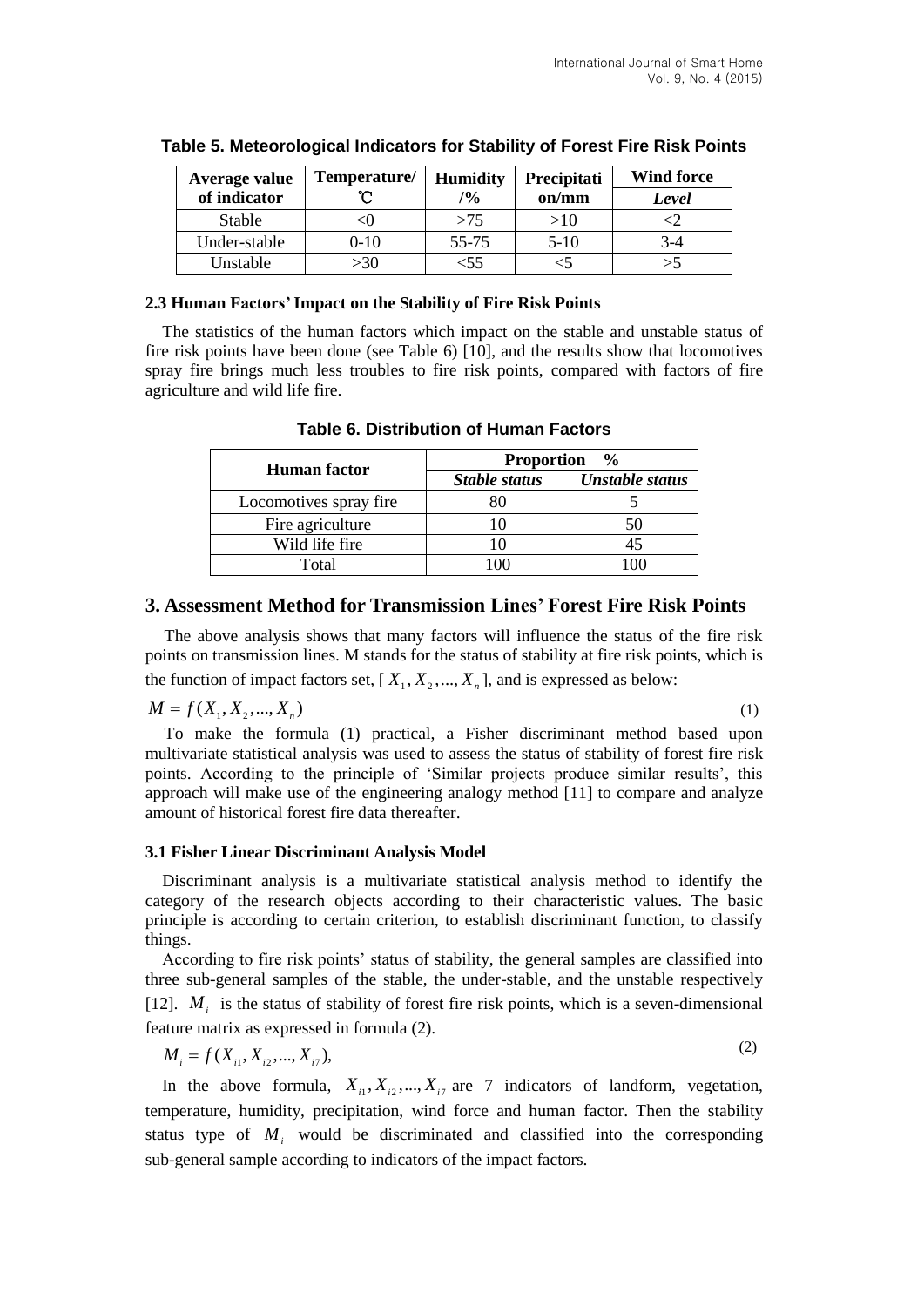Fisher linear discriminant analysis is to turn multidimensional variables into one-dimensional variables using projection method, and then to discriminate the status of stability in terms of distances between forest fire risk points.

Given that  $y_i$  is a point on the line y which is the linear projection of  $M_i$ , a Fisher discriminant function is built as in the formula below,

$$
y_i = \sum_{j}^{n=7} w_{ij} X_{ij} + d,
$$
\n(3)

Where  $X_{ij}$  are 7 impact factors which correspond to  $M_i$ ,  $W_{ij}$  are weight coefficients

of  $X_{ij}$ , and  $d$  is a constant which could be given according to empirical data.

When comes to several general samples, their discriminant functions would be calculated respectively by the above method, and then compared with each other to make conclusion.

Until now, a discriminant model for the stability of forest fire risk points on transmission lines in Shanxi province has been established.

#### **3.2 Fisher Discriminant's Procedures**

According to the analysis above, the steps to assess the stability of forest fire risk points is here below.

1) To build the discriminant function: According to historical data of forest fire disaster on transmission lines, the sample mean and covariance could be calculated, and then the discriminant function of *y* is established as below:

$$
y = \left(\overline{x}_1 - \overline{x}_2\right)^T s^{-1} x,\tag{4}
$$

Where  $\bar{x}_1$  and  $\bar{x}_2$  are the sample means, and *s* is a variance - covariance matrix.

2) To discriminate the status of stability of fire risk points: Combined with Fisher discriminant field diagrams, the corresponding discriminant function values could be worked out, and then the status of stability of fire risk points could be recognized and classified into different status of the stables, the under-stables and the unstable respectively.

### **4. Study on Cases**

Based on data of fire disasters on transmission lines in Shanxi province for recent years, the application procedures of the above mentioned assessment model to discriminate the status of forest fire risk points has been illustrated as below.

Firstly, historical data from 90 fire risk points composed a general sample. Based on this sample and combined with all factors, variables were set as in Table 7. Then discriminant function would be built and status of fire risk points would be classified. Among the 90 fire risk points, given that there are 30 stable ones, 30 under-stable ones and 30 unstable ones.

| <b>Impact factor indicators</b> | <b>Variables</b>   |
|---------------------------------|--------------------|
| Landform type                   | $X_1$              |
| Vegetation type                 | $X_{2}$            |
| Temperature                     | $\rm X_{3}$        |
| Humidity                        | $\rm X_4$          |
| Precipitation                   | $\Chi_{\varsigma}$ |
| Wind force                      | $\rm X_{6}$        |
| Human factor                    |                    |

**Table 7. Impact Factor Variables**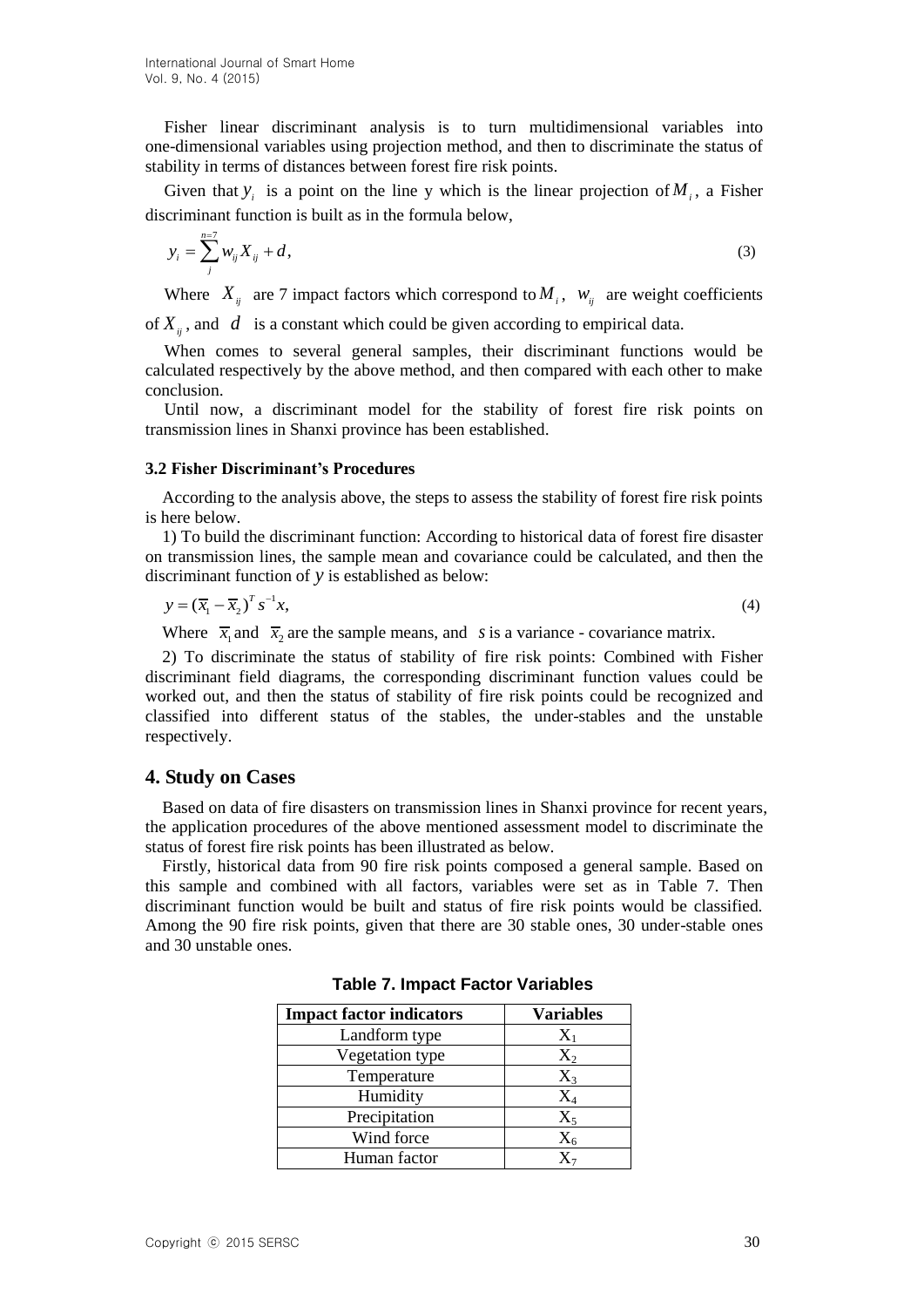According to the above procedures, the calculating process is as followed.

1) According to historical data of transmission lines, the sample mean and variance covariance matrix could be worked out, and the coefficients of discriminant function were listed in Table 8.

| <b>Impact factor indicators</b> | <b>Fisher discriminant</b><br>function |          |  |
|---------------------------------|----------------------------------------|----------|--|
|                                 |                                        | 2        |  |
| Landform type $X_1$             | 1.018                                  | $-0.33$  |  |
| Vegetation type $X_2$           | 0.561                                  | 0.309    |  |
| Temperature $X_3$               | $-0.011$                               | 0.039    |  |
| Humidity $X_4$                  | $-0.049$                               | 0.081    |  |
| Precipitation $X_5$             | 0.012                                  | 0.009    |  |
| Wind force $X_6$                | 0.141                                  | 0.038    |  |
| Human factor $X_7$              | $-0.065$                               | $-0.378$ |  |
| Constant d                      | $-6.517$                               | $-0.931$ |  |

**Table 8. Fisher Discriminant Function Coefficients**

The coefficients in Table 8 were plugged in the formula (3) and then 2 Fisher discriminant functions came out here below.

$$
y_1 = 1.018X_1 + 0.561X_2 - 0.011X_3 - 0.049X_4 + 0.012X_5 + 0.141X_6 - 0.065X_7 - 6.517
$$
  

$$
y_2 = -0.330X_1 + 0.309X_2 + 0.039X_3 + 0.081X_4 + 0.009X_5 + 0.038X_6 - 0.378X_7 - 0.931
$$

The discriminant function values of the 90 samples could be calculated and then total projections for each type general sample and their gravity position could be figured out.

2) Based on the previous two discriminant functions and projection, the Fisher discriminant field diagram was drawn and shown in Figure 4. Then the corresponding positions of two functions' values in two-dimensional space would indicate the status of each risk point obviously.

For example, indicators of impact factors for a fire risk point are as following:

North-slope landform  $(X1 = 1)$ , short plant area  $(X2 = 2)$ , the temperature  $(X3 = 2 \degree \mathbb{C})$ , humidity (X4 = 0.8), rainfall (X5 = 5 mm), wind force(X6 = 3), locomotive spray fire (X7  $= 2$ ). By calculating, the result is y1 = -4.085, y2 = -1.0972, which is plotted as the point at (-4.0 85, -1.0972) in the Figure 4, which indicates the risk point status is stable.

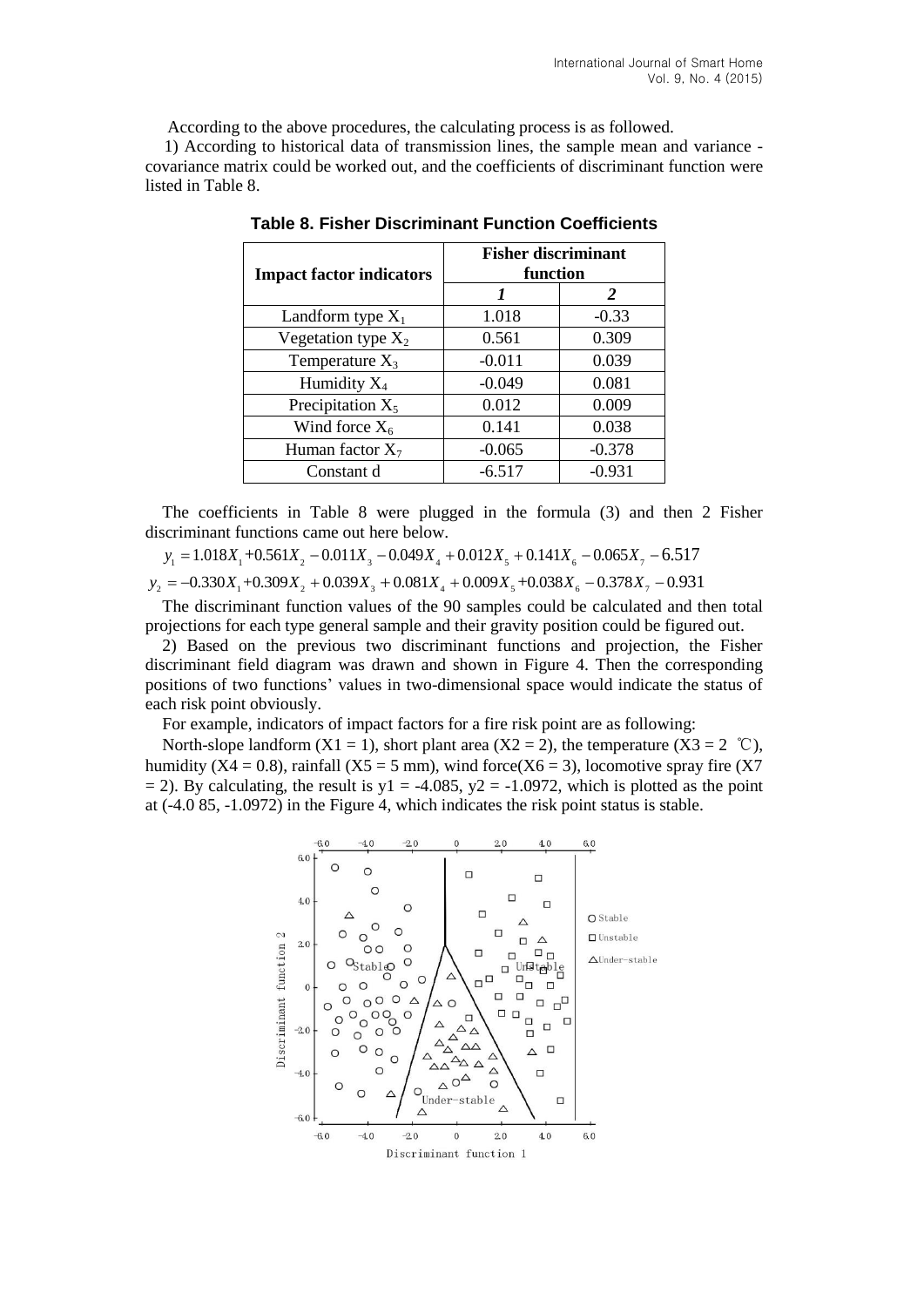## **Figure 4. Fisher Discriminant Field Diagram**

# **5. Analysis on Result**

1) Test based on original training sample: the original training sample of 90 fire risk points was taken as the test sample, and test results are shown in Table 9. The result shows that, for the 30 original stable risk points, 28 discriminants are right and 2 ones are wrong, and for the 30 original unstable risk points and 30 original under-stable ones, 24 discriminants are right and 6 ones are wrong. The average accuracy is 84% for the general original sample.

|                    | <b>Status</b> | <b>Stable</b> | Under-stable | <b>Unstable</b> | <b>Total</b> |
|--------------------|---------------|---------------|--------------|-----------------|--------------|
| Stable<br>Number   |               | 28            |              |                 | 30           |
| risk<br>of         | Under-stable  |               | 24           |                 | 30           |
| points<br>Unstable |               |               |              | 24              | 30           |
|                    | Stable        | 93            |              |                 | 100          |
| Accurac<br>$V\%$   | Under-stable  |               | 80           | 13              | 100          |
|                    | Unstable      |               | 20           | 80              | 100          |

|  |  |  | Table 9. Test Result for the Original Training Sample |
|--|--|--|-------------------------------------------------------|
|  |  |  |                                                       |

Note: The average accuracy is 84%.

2) Test based on extra sample: an extra test sample of 45 risk points was built, where 15 points are given for each type status of stability respectively. Test results are listed in Table 10.

|                          | <b>Status</b> | <b>Stable</b> | <b>Under-stable</b> | <b>Unstable</b> | <b>Total</b> |
|--------------------------|---------------|---------------|---------------------|-----------------|--------------|
| Number of<br>risk points | Stable        | 14            |                     |                 |              |
|                          | Under-stable  |               | 12                  |                 |              |
|                          | Unstable      |               |                     |                 |              |
| Accuracy %               | Stable        | 93            |                     |                 | 100          |
|                          | Under-stable  |               | 80                  | 13              | 100          |
|                          | Unstable      |               |                     | 73              | 100          |

**Table 10. Test Result for Extra Sample**

Note: The average accuracy is 82%.

After comparison and analysis on data in Table 9 and in Table 10, test results all show that the Fisher discriminant function method can accurately assess the stability status of forest fire risk points; there were wrong misjudgments between the stables and the under-stables or between the unstable and the under-stables, but not between the stables and the unstables. Therefore, this method would cause only a slight error which could be negligible in application to assess the status of stability of forest fire risk points in Shanxi province.

It is worth to mention that the multivariate statistical analysis method is based on historical data; therefore, the typicality of training sample has a significant influence on its applicability and accuracy. So choosing typical data as the training sample is necessary when this method is applied.

## **6. Conclusion**

In this paper, after analysis on historical data of forest fire disasters and their impact factors in Shanxi province, a multivariate statistical analysis based discriminant method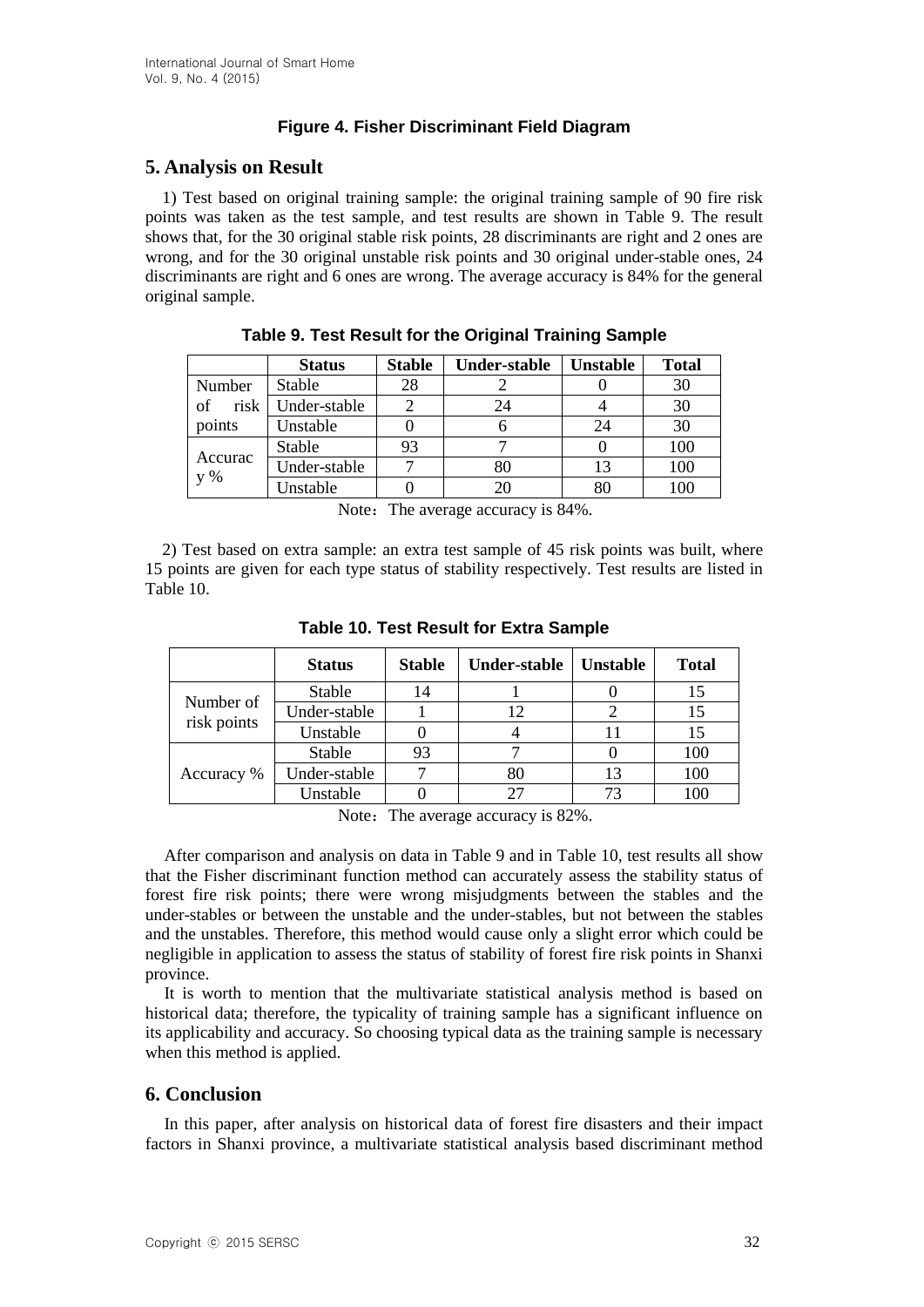was proposed to assess the status of stabilty of forest fire risk points on transmission lines. It is simple, practical and ease to promote in public prediction and prevention systems. The test results show that the method is generally practical with the average accuracy of 82% in the test region.

## **ACKNOWLEDGEMENTS**

This paper is supported by Beijing Higher Education Young Elite Teacher Project (Grant No. YETP0704), and the Science & Technology key Project of Shanxi Province Electric Power Company (No. KJ2013-130).

## **References**

- [1] L. Xiang, "Analysis on prevention measures to transmission line fire failure", China Electric Power Education, vol. S1, **(2009)**.
- [2] H. Le and S. Shuangyan, "Analysis on Fault Trips Caused by Forest Fire in CSG in the First Quarter of year 2010", Guang Dong Electric Power, vol. 3, no. 24, **(2001)**.
- [3] H. Xiang, "Study on optimization for fire prevention and operation of transmission lines of power grid", Changsha University of Science and Technology, Changsha, **(2011)**.
- [4] L. Cunbin, Z. Jing, T. Baoguo, *et al.,* "Analysis of Forest Fire Spread Trend Surrounding Transmission Line Based on Rothermel Model and Huygens Principle", International Journal of Multimedia & Ubiquitous Engineering, vol. 9, no. 9, **(2014)**.
- [5] F. Yu, "Application of mathematical statistics", Science Press, Beijing, **(2007)**.
- [6] Y. Jianying, "Analysis on impact factors & reasons for forest fire disaster", Journal of Heilongjiang Science and Technology Information, **(2011)**.
- [7] M. A. Finney, "Calculation of fire spread rates across random landscapes", International Journal of Wildland Fire, vol. 12, **(2003)**.
- [8] E. Chuvieco and R. G. Congalton, "Application of remote sensing and geographic information systems to forest fire hazard mapping", Remote sensing of Environment, vol. 29.2, **(1989)**.
- [9] M. Hefeeda and M. Bagheri, "Wireless sensor networks for early detection of forest fires. Mobile Adhoc and Sensor Systems", MASS 2007, IEEE International Conference on IEEE, **(2007)**.
- [10] Z. Rongmin, "Analysis on meteorological & human factors, and prevention measures for forest fire disaster", Journal of Heilongjiang Meteorology, vol. 1, no. 29, **(2011)**.
- [11] W. Yue, L. Xin, L. Dongsheng, *et al.,* "The discriminant analysis method for the status of small & medium-scaled landslide risk points, and analysis on results", Journal of Chongqing University, vol. 2, no. 35, **(2011)**.
- [12] J. D. Carlson, R. E. Burgan, D. M. Engle, *et al.,* "The Oklahoma fire danger model: An operational tool for mesoscale fire danger rating in Oklahoma", International Journal of Wildland Fire, vol. 4, no. 11, **(2011)**.

### **Authors**

**Zhou Jing**, He received a master degree in Computer Application Technology from North China Electric Power University, Beijing, China, in 2005. He is currently working for PHD degree in the School of Economics and Management, North China Electric Power University, Beijing, China. His current research interests include different aspects of Data Mining and Decision Support System.

**Ma Weiqing**, He received a master degree in Computer Science and Technology from Taiyuan University of Technology in 1988. He is a senior engineer and A-class expert on engineering technology in Shanxi Electrical Technology institute. He is also the general secretary of science association of this company. His current research interests include different aspects of Information Management and Decision Support System.